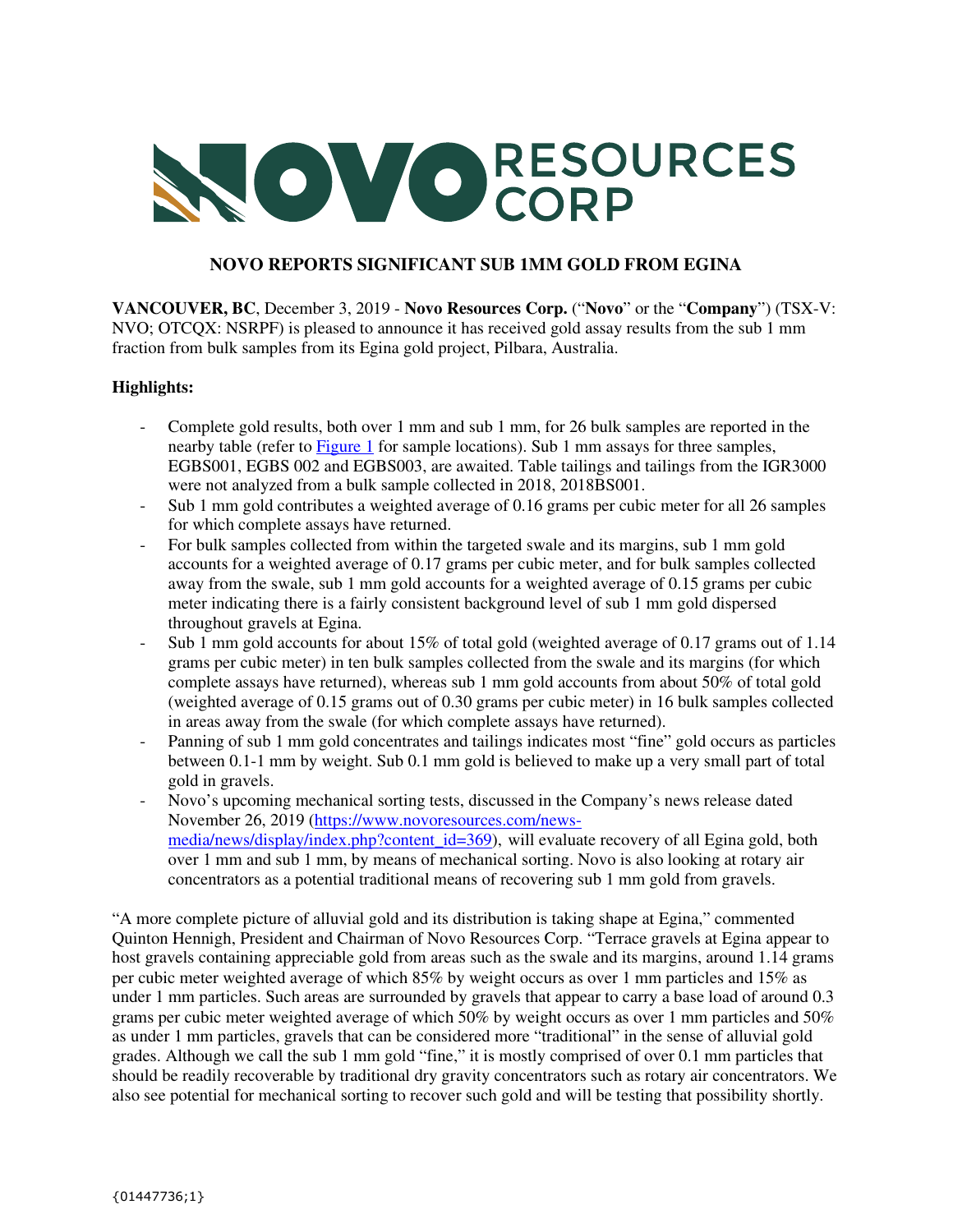In brief, we see the contribution of sub 1 mm gold as a benefit to the project without adding significant technologic hurdles with respect to recovery. Our terrace covers many hundreds of square kilometers, so if this style of mineralization persists across the greater region, we think we have considerable potential for finding a large gold deposit that can be treated by dry, chemical-free processing."

## **Table of over 1 mm and sub 1 mm gold recovered from Egina gravel bulk samples from the swale, swale margin and areas outside the swale. Note, some over 1 mm gold results were released in prior Company news releases:**

|                | Coarse Gold (+1 mm)                   |                     |                                                                                                                |                                                                                               |                                                                          |                                                                               |                                                       | Fine Gold (-1 mm)                                            |                                                                  |                                                           |                                   |                             |                                           |  |
|----------------|---------------------------------------|---------------------|----------------------------------------------------------------------------------------------------------------|-----------------------------------------------------------------------------------------------|--------------------------------------------------------------------------|-------------------------------------------------------------------------------|-------------------------------------------------------|--------------------------------------------------------------|------------------------------------------------------------------|-----------------------------------------------------------|-----------------------------------|-----------------------------|-------------------------------------------|--|
| Bulk<br>Sample | Position<br>Along<br>Swale            | Volume<br>(cubic m) | Gold<br><b>Nuggets</b><br>Metal<br>Detected<br>While<br><b>Excavating</b><br><b>Bulk</b><br>Sample<br>(grams)* | Gold<br><b>Nuggets</b><br>Metal<br>Detected<br>$in +5$ mm<br>Oversize<br>Material<br>(grams)* | Gold<br><b>Nuggets</b><br>from<br>Sluice +1<br>$\mathbf{mm}$<br>(grams)* | Gold<br><b>Nuggets</b><br>Recovered<br>by IGR<br>$3000 + 1$<br>mm<br>(grams)* | Total<br>Coarse<br>Gold<br><b>Nuggets</b><br>(grams)* | Gold in<br>Shaker<br><b>Table</b><br>Concentrate<br>(grams)* | Gold in<br>Shaker<br><b>Table</b><br><b>Tailings</b><br>(grams)* | Gold in<br><b>IGR 3000</b><br><b>Tailings</b><br>(grams)* | Total<br>Fine<br>Gold<br>(grams)* | Total<br>Gold<br>$(grams)*$ | Fine<br>Gold as<br>% of<br>Total<br>Gold* |  |
| 2018BS001      | Middle                                | 95.0                | 0.0                                                                                                            | 40.2                                                                                          | 49.2                                                                     | 15.6                                                                          | 105.0                                                 | 3.0                                                          | N/A                                                              | N/A                                                       | 3.0                               | 108.0                       | 2.8%                                      |  |
| <b>EGBS016</b> | Middle                                | 80.3                | $63.9^{D}$                                                                                                     | 0.0                                                                                           | 30.7                                                                     | 24.0                                                                          | 118.6                                                 | 3.5                                                          | $0.0\,$                                                          | 9.9                                                       | 13.4                              | 132.0                       | 10.2%                                     |  |
| <b>EGBS017</b> | Middle                                | 66.8                | 77.4                                                                                                           | 5.1                                                                                           | 30.7                                                                     | 15.4                                                                          | 123.5                                                 | 2.7                                                          | $0.0\,$                                                          | 14.6                                                      | 17.3                              | 140.8                       | 12.3%                                     |  |
| <b>EGBS025</b> | Middle                                | 78.7                | 125.3                                                                                                          | 0.0                                                                                           | 15.5                                                                     | 9.7                                                                           | 150.5                                                 | 2.6                                                          | 0.0                                                              | 4.0                                                       | 6.6                               | 157.1                       | 4.2%                                      |  |
| <b>EGBS026</b> | Middle                                | 69.4                | 82.0                                                                                                           | 0.0                                                                                           | 19.6                                                                     | 15.6                                                                          | 117.2                                                 | 2.1                                                          | 0.0                                                              | 7.2                                                       | 9.3                               | 126.5                       | 7.4%                                      |  |
|                |                                       |                     |                                                                                                                |                                                                                               |                                                                          |                                                                               |                                                       |                                                              |                                                                  |                                                           |                                   |                             |                                           |  |
| <b>EGBS001</b> | Sandy<br>Material<br>Above<br>EGBS002 | 55.7                | 0.4                                                                                                            | 0.0                                                                                           | 0.6                                                                      | 0.4                                                                           | 1.4                                                   | In Progress                                                  | 0.1                                                              | ln<br>Progress                                            | In<br>Progress                    | ln<br>Progress              | In<br>Progress                            |  |
| <b>EGBS002</b> | Margin                                | 51.5                | 21.0                                                                                                           | $0.0\,$                                                                                       | 3.2                                                                      | 2.9                                                                           | 27.1                                                  | In Progress                                                  | 0.2                                                              | 6.7                                                       | ln<br>Progress                    | ln<br>Progress              | In<br>Progress                            |  |
| <b>EGBS004</b> | Margin                                | 68.6                | 1.9                                                                                                            | 8.0                                                                                           | 5.1                                                                      | 5.1                                                                           | 20.1                                                  | 3.0                                                          | 0.1                                                              | 17.7                                                      | 20.8                              | 40.9                        | 50.8%                                     |  |
| <b>EGBS007</b> | Margin                                | 68.2                | 4.8                                                                                                            | 0.2                                                                                           | 6.8                                                                      | 4.9                                                                           | 16.7                                                  | 5.2                                                          | 0.1                                                              | 11.3                                                      | 16.6                              | 33.3                        | 49.8%                                     |  |
| <b>EGBS015</b> | Margin                                | 66.9                | 7.0                                                                                                            | 0.0                                                                                           | 5.2                                                                      | 3.2                                                                           | 15.4                                                  | 2.9                                                          | 0.0                                                              | 10.9                                                      | 13.8                              | 29.2                        | 47.3%                                     |  |
| <b>EGBS018</b> | Margin                                | 59.7                | 15.8                                                                                                           | 0.0                                                                                           | 6.1                                                                      | 16.9                                                                          | 38.8                                                  | $1.8\,$                                                      | $0.0\,$                                                          | 5.1                                                       | 6.9                               | 45.7                        | 15.1%                                     |  |
| <b>EGBS021</b> | Margin                                | 75.1                | 8.6                                                                                                            | $0.0\,$                                                                                       | 0.3                                                                      | 2.6                                                                           | 11.5                                                  | 3.7                                                          | $0.0\,$                                                          | 7.6                                                       | 11.3                              | 22.8                        | 49.5%                                     |  |
| <b>EGBS027</b> | Margin                                | 74.1                | 27.8                                                                                                           | $0.0\,$                                                                                       | 22.4                                                                     | 19.3                                                                          | 69.5                                                  | 3.1                                                          | 0.1                                                              | 3.7                                                       | 6.9                               | 76.4                        | 9.0%                                      |  |
|                |                                       |                     |                                                                                                                |                                                                                               |                                                                          |                                                                               |                                                       |                                                              |                                                                  |                                                           |                                   |                             |                                           |  |
| <b>EGBS003</b> | Outside                               | 71.5                | 0.0                                                                                                            | $0.0\,$                                                                                       | 0.1                                                                      | 4.8                                                                           | 4.9                                                   | In Progress                                                  | 0.1                                                              | 9.0                                                       | $\ln$<br>Progress                 | ln<br>Progress              | In<br>Progress                            |  |
| <b>EGBS005</b> | Outside                               | 50.3                | 3.7                                                                                                            | 0.0                                                                                           | 0.2                                                                      | 0.4                                                                           | 4.3                                                   | 1.2                                                          | 0.0                                                              | 4.0                                                       | 5.2                               | 9.5                         | 54.9%                                     |  |
| <b>EGBS006</b> | Outside                               | 38.1                | 1.3                                                                                                            | 2.6                                                                                           | 2.3                                                                      | 1.9                                                                           | 8.1                                                   | 1.9                                                          | 0.0                                                              | 4.5                                                       | 6.4                               | 14.5                        | 44.1%                                     |  |
| <b>EGBS008</b> | Outside                               | 83.8                | 0.6                                                                                                            | 0.0                                                                                           | 0.5                                                                      | 1.4                                                                           | 2.5                                                   | 5.2                                                          | $0.1\,$                                                          | 13.4                                                      | 18.7                              | 21.2                        | 88.2%                                     |  |
| <b>EGBS009</b> | Outside                               | 48.4                | 0.0                                                                                                            | 0.0                                                                                           | 0.5                                                                      | 1.5                                                                           | 2.0                                                   | 3.2                                                          | 0.0                                                              | 8.4                                                       | 11.6                              | 13.6                        | 85.3%                                     |  |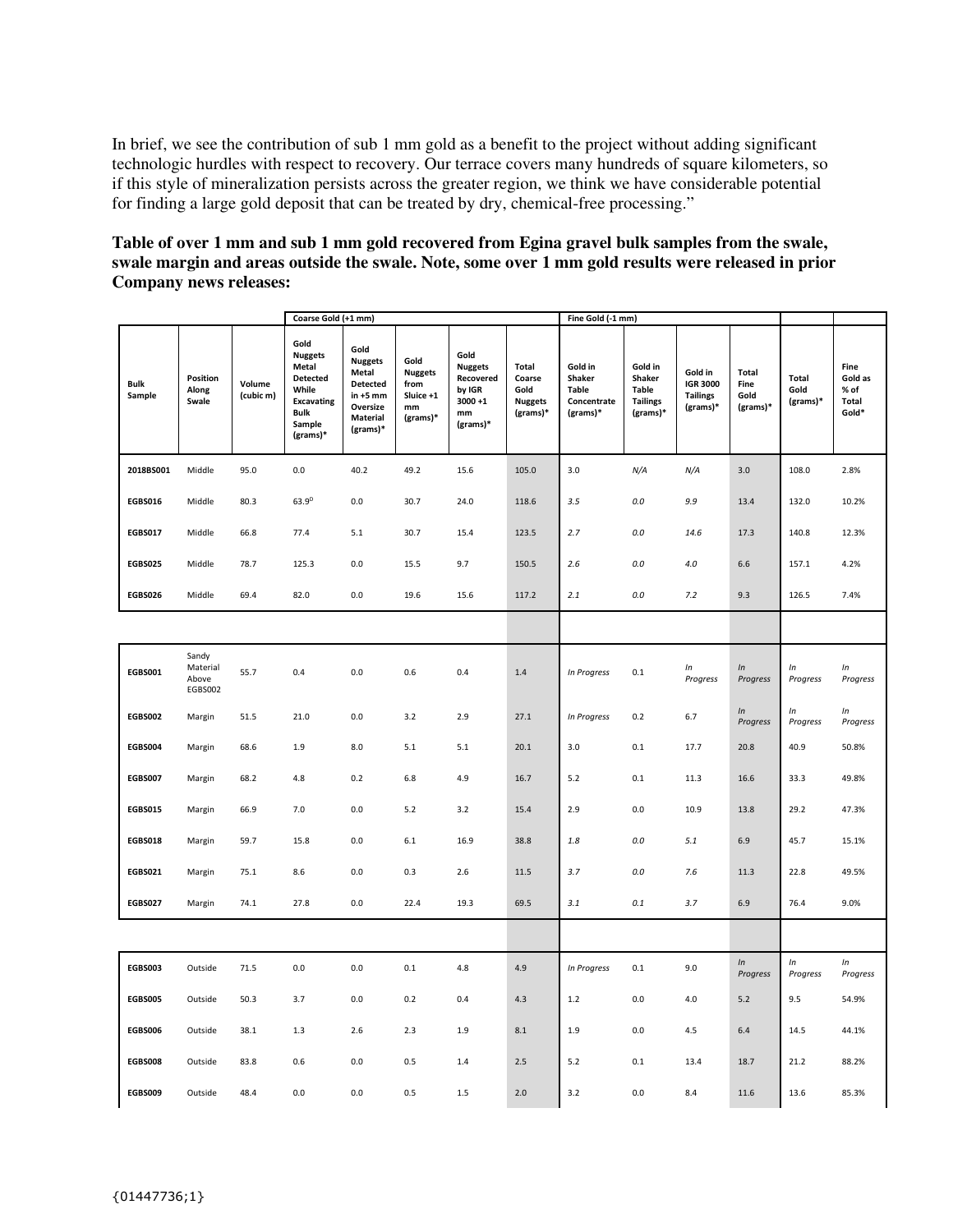| <b>EGBS010</b> | Outside | 51.2 | 0.0     | 0.0     | 0.4     | 0.7     | $1.1$ | 3.0   | 0.1     | 8.6     | 11.7 | 12.8 | 91.4% |
|----------------|---------|------|---------|---------|---------|---------|-------|-------|---------|---------|------|------|-------|
| <b>EGBS011</b> | Outside | 66.9 | $1.3\,$ | 0.0     | 0.6     | $1.0\,$ | 2.9   | 2.6   | 0.1     | 7.6     | 10.3 | 13.2 | 78.0% |
| <b>EGBS012</b> | Outside | 42.3 | 0.0     | 0.0     | $1.4\,$ | 2.2     | 3.6   | 0.5   | $0.1\,$ | 2.6     | 3.2  | 6.8  | 46.7% |
| EGBS013        | Outside | 38.8 | 36.9    | 0.0     | 0.6     | $0.0\,$ | 37.5  | 2.9   | 0.1     | 14.3    | 17.3 | 54.8 | 31.5% |
| <b>EGBS014</b> | Outside | 70.8 | 7.7     | 0.0     | 14.3    | 3.4     | 25.4  | 1.2   | 0.1     | 3.0     | 4.3  | 29.7 | 14.4% |
| <b>EGBS019</b> | Outside | 30.2 | 0.2     | $0.0\,$ | $0.0\,$ | 1.4     | 1.6   | 1.7   | 0.0     | 3.2     | 4.9  | 6.5  | 75.5% |
| <b>EGBS020</b> | Outside | 25.0 | 0.5     | 0.0     | 0.0     | 0.7     | 1.2   | 0.8   | 0.0     | 1.9     | 2.7  | 3.9  | 69.3% |
| <b>EGBS022</b> | Outside | 30.0 | 2.5     | 0.0     | 1.5     | 1.7     | 5.7   | $1.0$ | 0.0     | $1.8\,$ | 2.8  | 8.5  | 33.2% |
| EGBS023        | Outside | 45.2 | 0.5     | 0.0     | $0.1\,$ | $1.3\,$ | 1.9   | 1.9   | $0.1\,$ | 3.1     | 5.1  | 7.0  | 72.7% |
| <b>EGBS024</b> | Outside | 96.3 | 0.0     | 0.7     | $0.0\,$ | 3.0     | 3.7   | 5.6   | $0.1\,$ | 7.9     | 13.6 | 17.3 | 78.6% |
| <b>EGBS028</b> | Outside | 46.5 | 6.5     | $0.0\,$ | 4.3     | 2.0     | 12.8  | 1.2   | $0.0\,$ | $1.2\,$ | 2.4  | 15.2 | 16.0% |
| <b>EGBS029</b> | Outside | 63.3 | 3.1     | $0.0\,$ | 3.6     | 2.6     | 9.3   | 2.5   | $0.0\,$ | 3.5     | 6.0  | 15.3 | 39.4% |

*N/A: Not analyzed \*Gold purity has been assessed at Egina and falls within a range of 89% - 95%.* 

### **Analytic Protocols**

Coarse gold (over 1 mm) was detected in the field while collecting bulk samples and recovered from centrifugal concentrators and the sluice on Novo's IGR3000 gravity gold plant. Sub 1 mm gold from the IGR3000 plant was processed by shaker table into a concentrate. Concentrates were analyzed by a combination of cyanid leach and fire assay at SGS Laboratory, Perth, Australia. Tailings from Novo's IGR3000 gravity gold plant were collected routinely while processing each bulk sample, were dried, then analyzed utilizing Chrysos TM PhotonAssay in approximate 500 gram charges then calculating a weighted average grade.

Dr. Quinton Hennigh, P. Geo., the Company's, President, Chairman, Director, and a qualified person as defined by National Instrument 43-101, has approved the technical contents of this news release.

### **About Novo Resources Corp.**

Novo's focus is to explore and develop gold projects in the Pilbara region of Western Australia, and Novo has built up a significant land package covering approximately 13,000 sq km with varying ownership interests. For more information, please contact Leo Karabelas at (416) 543-3120 or email leo@novoresources.com

On Behalf of the Board of Directors,

### **Novo Resources Corp.**

"Quinton Hennigh" Quinton Hennigh President and Chairman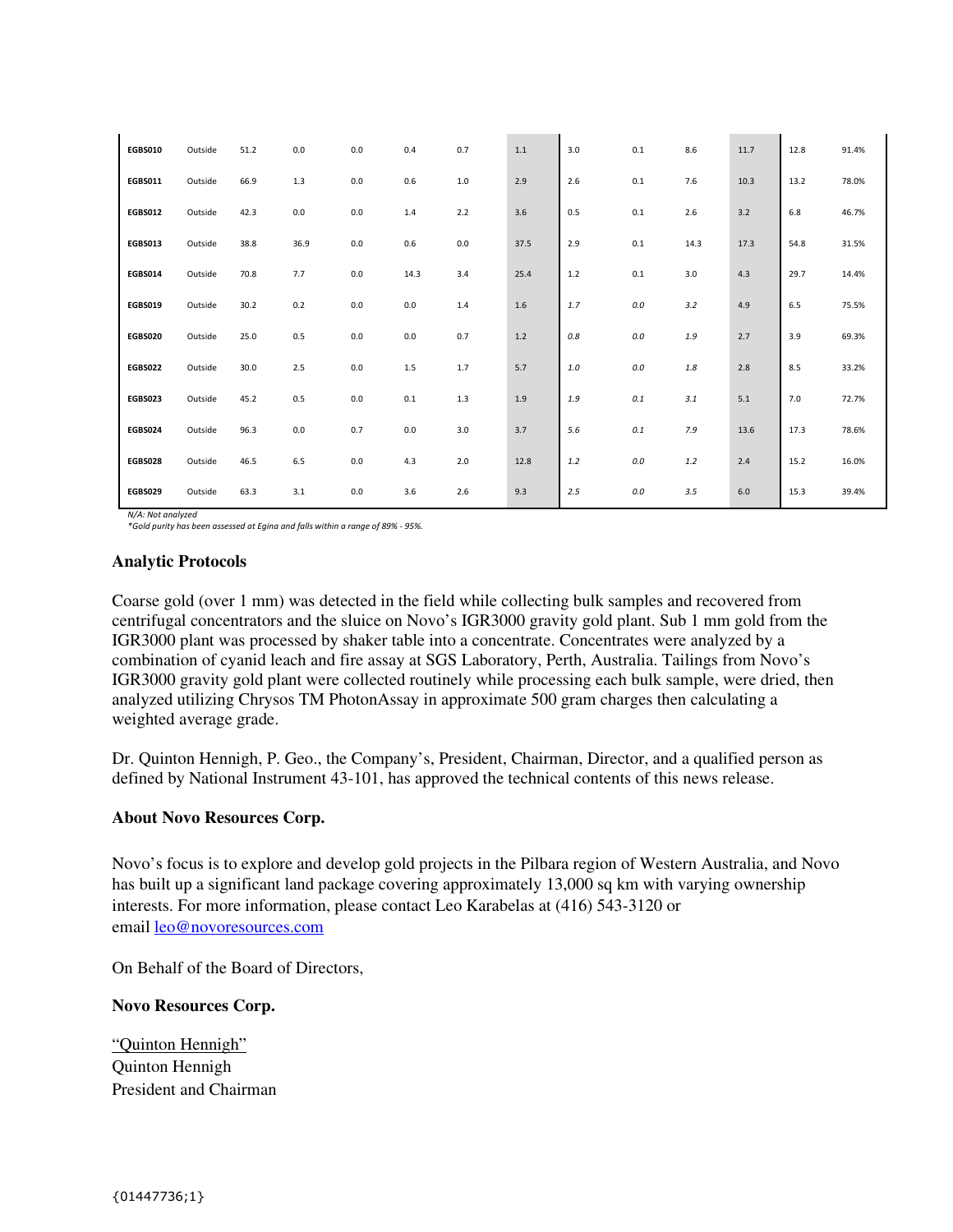*Neither TSX Venture Exchange nor its Regulation Services Provider (as that term is defined in the policies of the TSX Venture Exchange) accepts responsibility for the adequacy or accuracy of this news release.* 

### **Forward-looking information**

Some statements in this news release contain forward-looking information (within the meaning of Canadian securities legislation) including, without limitation, statements as to planned exploration activities and the likelihood of their results. These statements address future events and conditions and, as such, involve known and unknown risks, uncertainties and other factors which may cause the actual results, performance or achievements to be materially different from any future results, performance or achievements expressed or implied by the statements. Such factors include, without limitation, customary risks of the mineral resource industry as well as the performance of services by third parties.